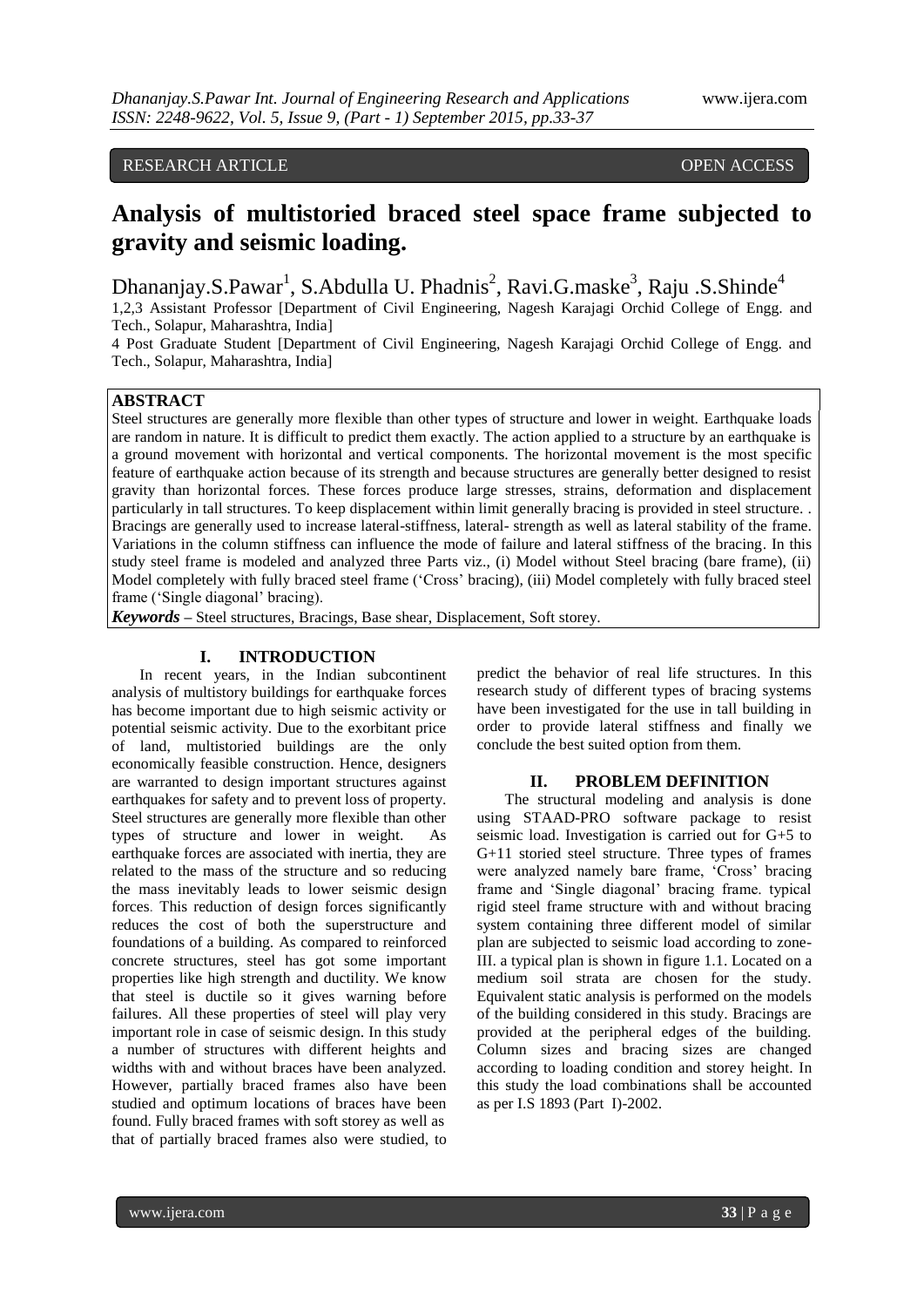

|  | Table 1-Models used for analysis. |  |  |
|--|-----------------------------------|--|--|
|--|-----------------------------------|--|--|

| Sr. No. | Model | <b>Frame Type</b>             | <b>Structure</b><br>variation | Bay<br>variation | Beam depth variation<br>in $(mm)$ |
|---------|-------|-------------------------------|-------------------------------|------------------|-----------------------------------|
|         |       | <b>Bare Frame</b>             | $G+5$ to $G+11$               | 3, 5 and 7       | ISMB500-P=32 to                   |
|         |       |                               |                               |                  | $ISMB600-P=32$                    |
|         | H     | "Cross"<br>Braced  <br>type   | $G+5$ to $G+11$               | 3, 5 and 7       | ISMB500-P=32 to                   |
|         |       | Frame                         |                               |                  | $ISMB600-P=32$                    |
| 3       | Ш     | "Single"<br>diagonal"<br>type | $G+5$ to $G+11$               | 3, 5 and 7       | ISMB500-P=32 to                   |
|         |       | <b>Braced Frame</b>           |                               |                  | $ISMB600-P=32$                    |

## **III. RESULT**

Different types of structures were analyzed in order to study response of multistoried building space frame with different geometric parameters. soft storey analysis is carried out in this research in that Ra, Rs, Rm stands for axial, shear, and bending moment ratio respectively. It was checked whether the structures satisfy maximum permissible relative drift criterion as per IS: 1893 (Part 1): 2002.For G+11base shear comparison is carried out for different types of bay. In addition to this optimization is also studied in this research from economical point of view for partially bracing frame.

#### **For 3 Bays Bare Frame**

**Table 2-Variations observed in axial forces for 3 bays bare frame**

| H/w Ratios | <b>Beam Depth</b> | $ISMB500-P=32$<br>$ISMB550-P=32$ |        | $ISMB600-P=32$ |
|------------|-------------------|----------------------------------|--------|----------------|
|            | Levels (i)        |                                  |        |                |
| 2.333      |                   | .000                             | 1.012  | .059           |
| 3.333      |                   | 6.707                            | 6.869  | 7.067          |
|            |                   | 122                              | 11.378 | 1.720          |

### **Table 3-Variations observed in shear forces for 3 bays bare frame**

| H/w Ratios | <b>Beam Depth</b> | $ISMB500-P=32$ | $ISMB550-P=32$ | $ISMB600-P=32$ |
|------------|-------------------|----------------|----------------|----------------|
|            | Levels (i)        |                |                |                |
| 2.333      |                   | .000           | 0.020          | .065           |
| 3.333      |                   | 1.841          | .905           | 1.982          |
|            |                   | 2.120          | 2.189          | 2.272          |

## **Table 4-Variations observed in bending moment for 3 bays bare frame**

| $H/w$ Ratios | <b>Beam Depth</b> | $ISMB500-P=32$ | $ISMB550-P=32$ | $ISMB600-P=32$ |
|--------------|-------------------|----------------|----------------|----------------|
|              | Levels (i)        |                |                |                |
| 2.333        |                   | .000.          | ).987          | .002           |
| 3.333        |                   | .609           | .630           | .667           |
|              |                   | .768           | .801           | .849           |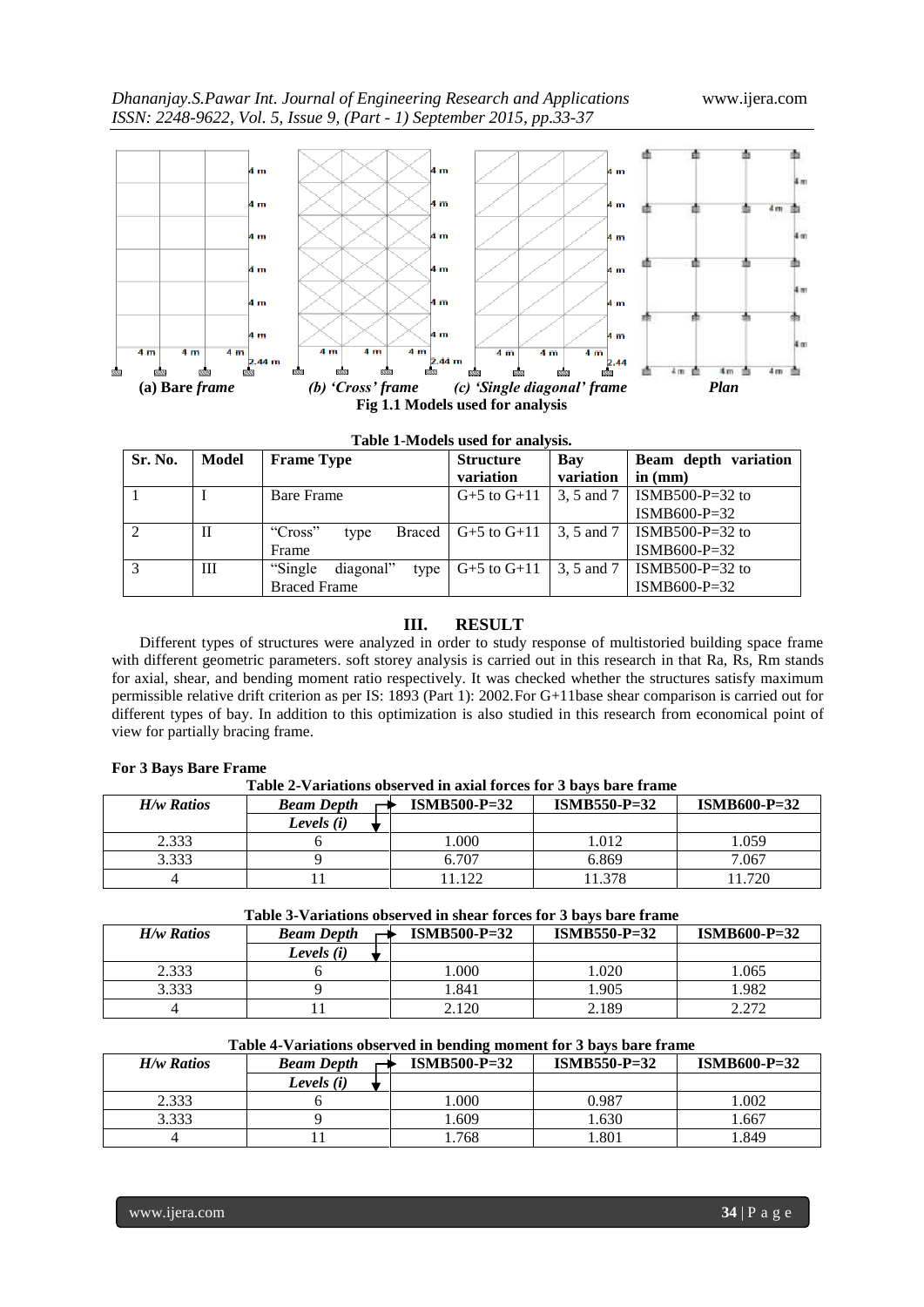## **For 3 Bays Fully 'Cross' Braced Frame**

| $H/w$ Ratios | <b>Beam Depth</b> | $ISMB600-P=32$ |        |        |
|--------------|-------------------|----------------|--------|--------|
|              | Levels $(i)$      |                |        |        |
| 2.333        |                   | 1.000          | 1.019  | 1.043  |
| 3.333        |                   | 7.470          | 7.586  | 7.720  |
|              |                   | 12.379         | 12.541 | 12.771 |

### **Table 6-Variations observed in shear force for 3 bays 'Cross' frame**

| H/w Ratios | $ISMB500-P=32$<br><b>Beam Depth</b> |      | $ISMB550-P=32$ | $ISMB600-P=32$ |
|------------|-------------------------------------|------|----------------|----------------|
|            | Levels (i)                          |      |                |                |
| 2.333      |                                     | .000 | .013           | 1.035          |
| 3.333      |                                     | .384 | .440           | 1.529          |
|            |                                     | .567 | .663           | .786           |

## **Table 7-Variations observed in bending moment for 3 bays 'Cross' frame**

| H/w Ratios | $ISMB500-P=32$<br><b>Beam Depth</b> |      | $ISMB550-P=32$ | $ISMB600-P=32$ |
|------------|-------------------------------------|------|----------------|----------------|
|            | Levels (i)                          |      |                |                |
| 2.333      |                                     | .000 | 0.983          | .020           |
| 3.333      |                                     | .285 | .340           | .416           |
|            |                                     | .409 | .490           | .605           |

#### **For 3 Bays Fully 'Single diagonal' Braced Frame**

#### **Table 8-Variations observed in axial force for 3 bays 'Single diagonal' frame**

| H/w Ratios | $ISMB500-P=32$<br><b>Beam Depth</b> |       | $ISMB550-P=32$ | $ISMB600-P=32$ |
|------------|-------------------------------------|-------|----------------|----------------|
|            | Levels (i)                          |       |                |                |
| 2.333      |                                     | .000  | 1.024          | .047           |
| 3.333      |                                     | 6.769 | 6.889          | 7.020          |
|            |                                     | .153  | 1.383          | 1.537          |

## **Table 9-Variations observed in shear force for 3 bays 'Single diagonal' frame**

| H/w Ratios | <b>Beam Depth</b> | $ISMB500-P=32$ | $ISMB550-P=32$ | $ISMB600-P=32$ |
|------------|-------------------|----------------|----------------|----------------|
|            | Levels (i)        |                |                |                |
| 2.333      |                   | .000           | 1.033          | .060           |
| 3.333      |                   | .427           | .480           | .559           |
|            |                   | 1.613          | .682           | .780           |

| Table 10-Variations observed in bending moment for 3 bays 'Single diagonal' frame |  |  |
|-----------------------------------------------------------------------------------|--|--|
|                                                                                   |  |  |

| H/w Ratios | $ISMB500-P=32$<br><b>Beam Depth</b> |      | $ISMB550-P=32$ | $ISMB600-P=32$ |
|------------|-------------------------------------|------|----------------|----------------|
|            | Levels (i)                          |      |                |                |
| 2.333      |                                     | .000 | 1.359          | .422           |
| 3.333      |                                     | .322 | .360           | .423           |
|            |                                     | .443 | .493           | . 571          |

Graph 1, 2, 3 shows variation of displacement

in frame and Graph 4 shows base shear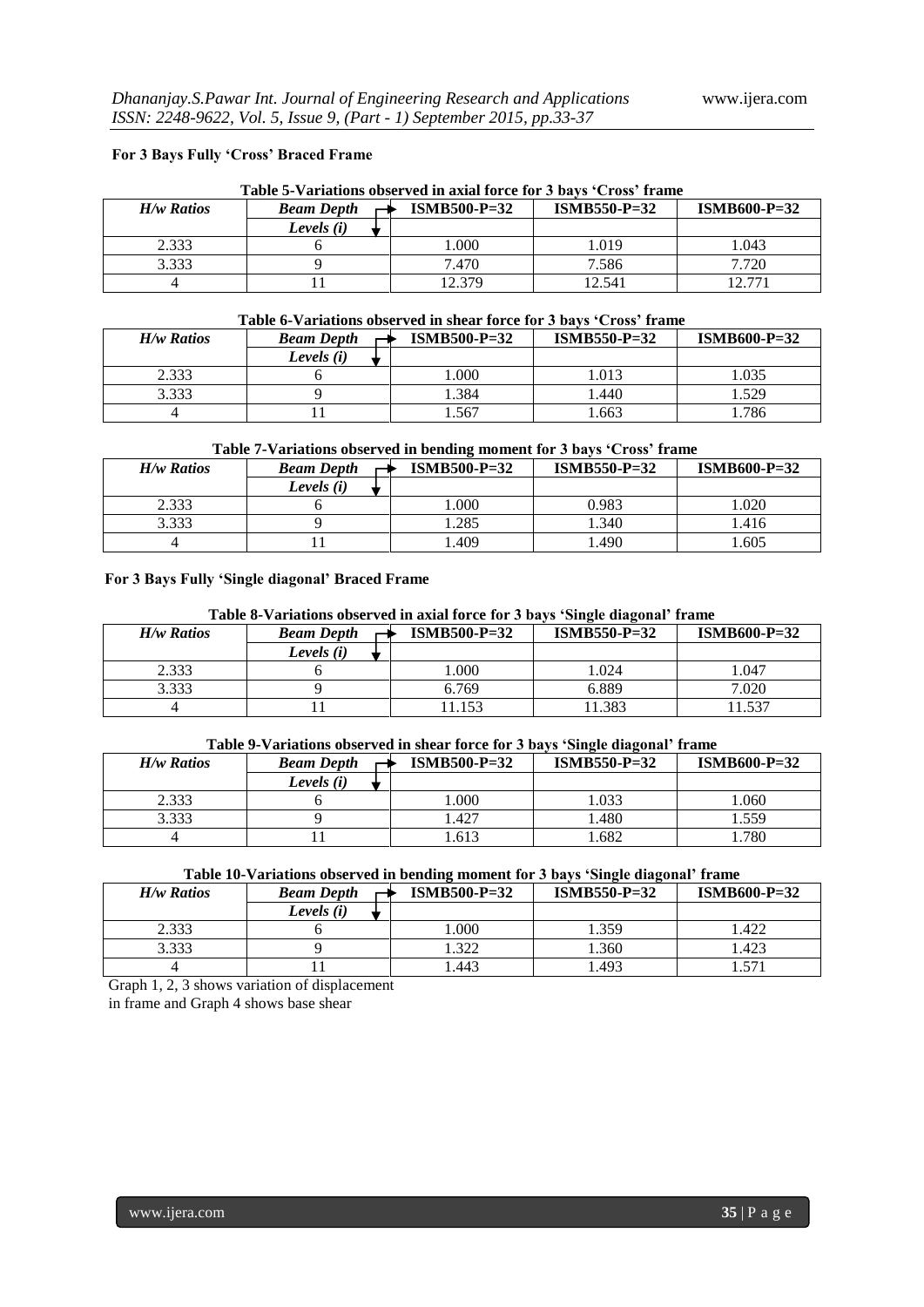



 **Graph-3 Variation of Lateral Displacement Graph-4 Variation of base shear for frame in 'Single diagonal' frame** 





| Table-11 Forces induced in various members of a 5 bay G+5 fully braced structure with soft storey at |
|------------------------------------------------------------------------------------------------------|
| intermediate floor                                                                                   |

| <b>Beam</b> | Node | Fx         | Fs        | Mz         | Ra       | Rs       | Rm    |
|-------------|------|------------|-----------|------------|----------|----------|-------|
| 390         | 145  | 623.077    | $-58.726$ | $-119.491$ | 1.063    | 3.656    | 4.231 |
|             | l 75 | $-601.545$ | 58.726    | $-115.415$ | $-1.026$ | $-3.656$ | 4.086 |
| 391         | 146  | 632.834    | $-61.966$ | $-124.681$ | 1.080    | 3.858    | 4.414 |
|             | l 76 | $-611.301$ | 61.966    | $-123.183$ | $-1.043$ | $-3.858$ | 4.361 |

|  |  |  |  |  | Table-12 Forces induced in various members of a 5 bay G+11 fully braced structure with soft storey at |
|--|--|--|--|--|-------------------------------------------------------------------------------------------------------|
|--|--|--|--|--|-------------------------------------------------------------------------------------------------------|

| intermediate floor |      |             |            |            |          |          |        |  |
|--------------------|------|-------------|------------|------------|----------|----------|--------|--|
| <b>Beam</b>        | Node | Fx          | Fs         | Mz         | Ra       | Rs       | Rm     |  |
| 390                | 145  | 2528.068    | $-108.561$ | $-261.384$ | 4.315    | 6.759    | 9.255  |  |
|                    | 175  | $-2499.807$ | 108.561    | $-172.859$ | $-4.267$ | $-6.759$ | 6.120  |  |
| 391                | 146  | 2378.709    | $-127.087$ | $-289.164$ | 4.060    | 7.913    | 10.239 |  |
|                    | 176  | $-2350.448$ | 127.087    | $-219.184$ | $-4.012$ | $-7.913$ | 7.761  |  |

## **Table-13 Forces induced in various members of a 5 bay G+5 fully braced structure with soft storey at ground floor**

| <b>Beam</b> | <b>Node</b> | Fx          | Fs        | Ra       | $\mathbf{R}$ s |
|-------------|-------------|-------------|-----------|----------|----------------|
| 74          | 25          | 1516.568    | $-59.839$ | 0.967    | 0.730          |
|             | 55          | $-1503.434$ | 59.839    | $-0.958$ | $-0.730$       |
| 75          | 26          | 1429.760    | $-72.600$ | 0.911    | 0.886          |
|             | 56          | $-1416.625$ | 72.600    | $-0.903$ | $-0.886$       |
| 153         | 55          | 1449.778    | $-65.927$ | 0.924    | 0.805          |
|             | 85          | $-1428.246$ | 65.927    | $-0.910$ | $-0.805$       |
| 154         | 56          | 1400.208    | $-76.134$ | 0.923    | 0.929          |
|             | 86          | $-1378.676$ | 76.134    | $-0.909$ | $-0.929$       |

www.ijera.com **36** | P a g e